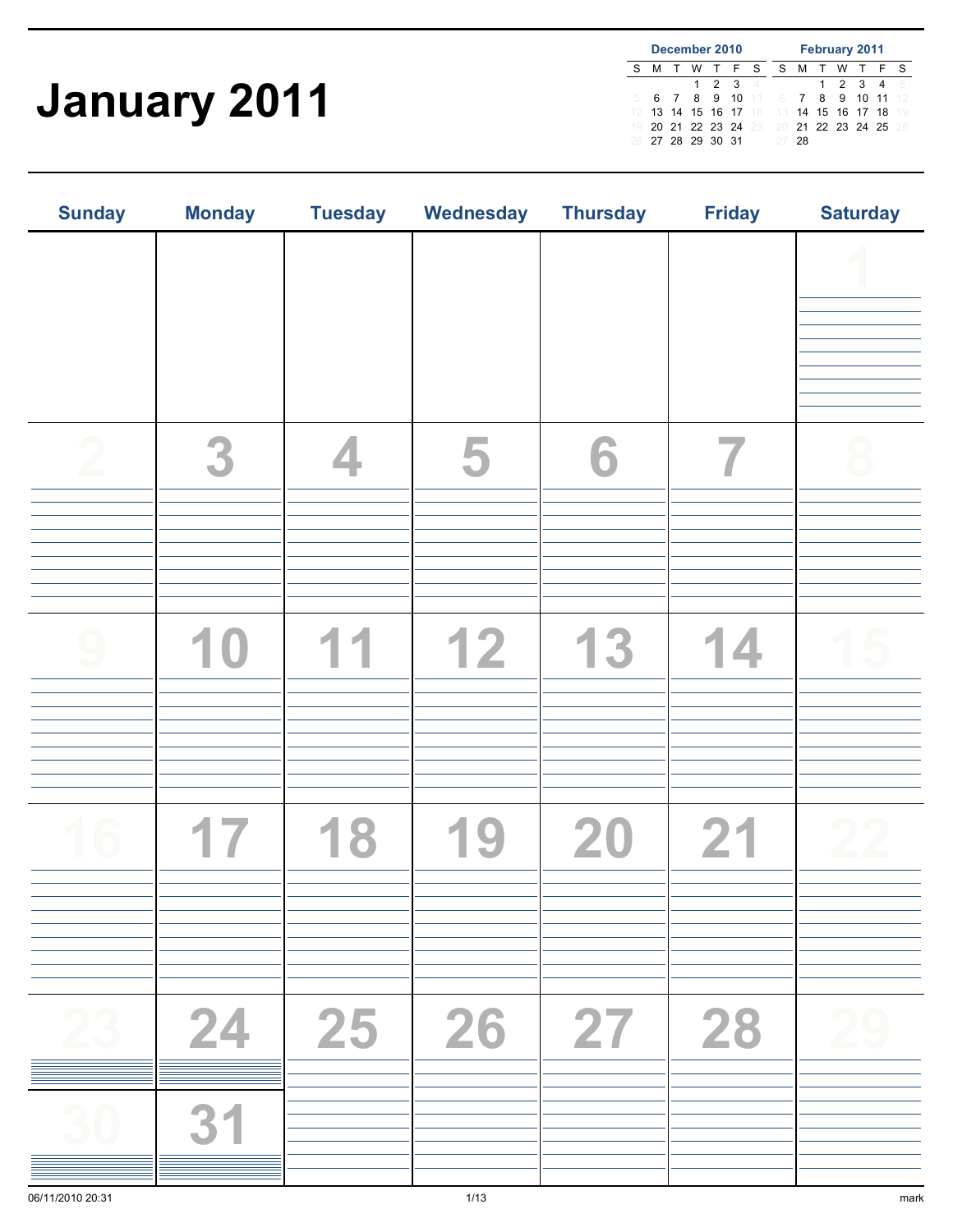## February 2011

|     | January 2011 |  |  |                   |  |  |                                     | <b>March 2011</b> |   |  |                |  |     |
|-----|--------------|--|--|-------------------|--|--|-------------------------------------|-------------------|---|--|----------------|--|-----|
| S   |              |  |  | M T W T F S       |  |  | S.                                  |                   |   |  | M T W T F      |  | - S |
|     |              |  |  |                   |  |  |                                     |                   | 1 |  | 2 3 4          |  | 5   |
|     |              |  |  | 3 4 5 6 7 8       |  |  | 6                                   |                   |   |  | 7 8 9 10 11    |  | -12 |
|     |              |  |  | 10 11 12 13 14 15 |  |  | $-13$                               |                   |   |  | 14 15 16 17 18 |  | -19 |
| 16  |              |  |  |                   |  |  | 17 18 19 20 21 22 20 21 22 23 24 25 |                   |   |  |                |  | -26 |
|     |              |  |  |                   |  |  | 23 24 25 26 27 28 29 27 28 29 30 31 |                   |   |  |                |  |     |
| 30. | -31          |  |  |                   |  |  |                                     |                   |   |  |                |  |     |

| <b>Sunday</b> | <b>Monday</b> | <b>Tuesday</b> | Wednesday       | <b>Thursday</b> | <b>Friday</b> | <b>Saturday</b> |
|---------------|---------------|----------------|-----------------|-----------------|---------------|-----------------|
|               |               |                |                 |                 |               |                 |
|               |               |                |                 |                 |               |                 |
|               |               | 5              | $\blacklozenge$ |                 | Ж             |                 |
| 20            | 21            | 22             | 23              | 24              | 25            | 26              |
| 27            | 28            |                |                 |                 |               |                 |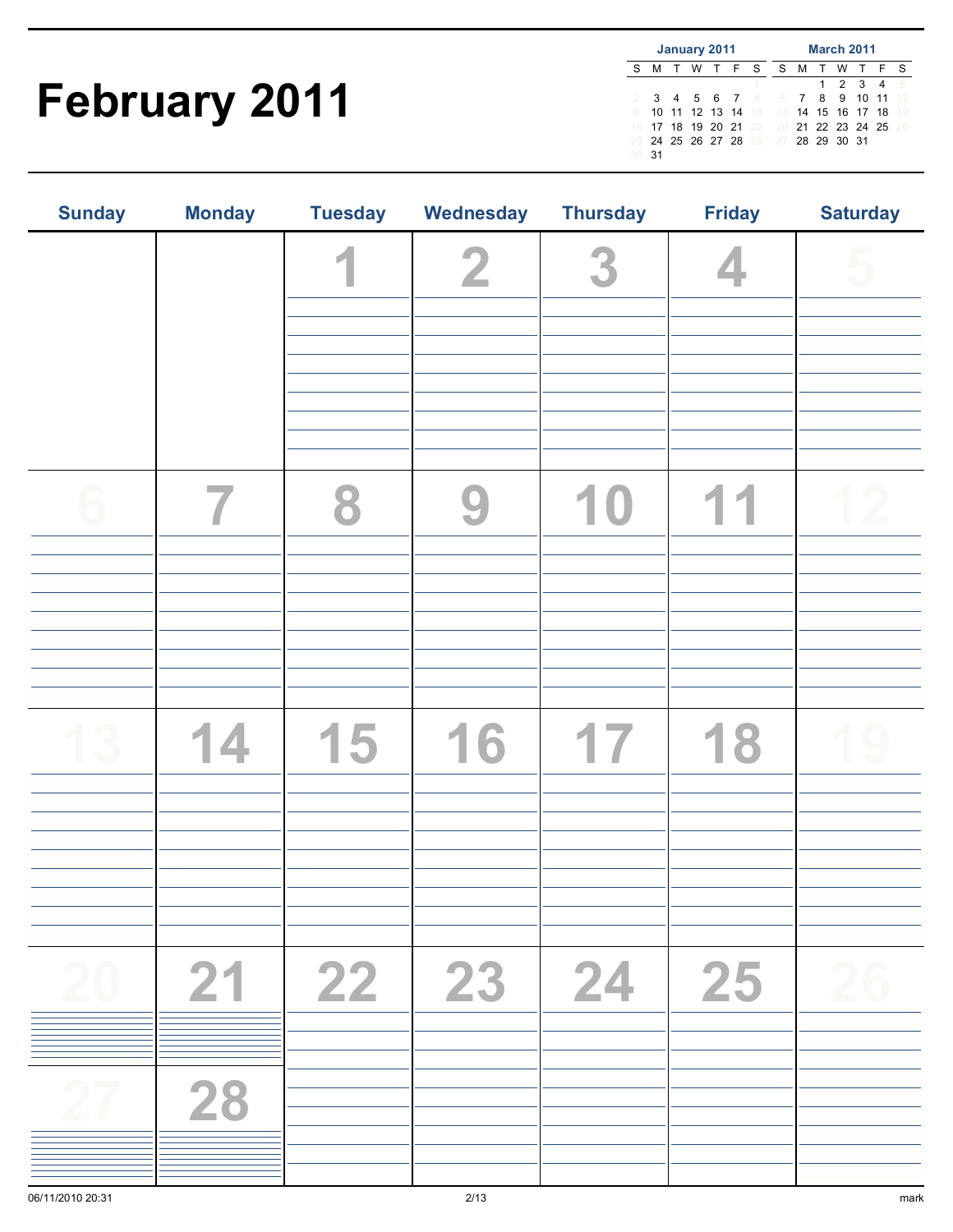### March 2011

| <b>February 2011</b> |     |  |     |                      |  |  | <b>April 2011</b>                   |   |  |  |                   |  |          |
|----------------------|-----|--|-----|----------------------|--|--|-------------------------------------|---|--|--|-------------------|--|----------|
|                      | м   |  | - W | TFS                  |  |  | S.                                  | м |  |  | T W T F           |  | - S      |
|                      |     |  |     | 1 2 3 4 5            |  |  |                                     |   |  |  |                   |  | 2        |
|                      |     |  |     |                      |  |  | 7 8 9 10 11 12 3 4 5 6 7 8          |   |  |  |                   |  | $\Omega$ |
| 13                   |     |  |     |                      |  |  | 14 15 16 17 18 19 10 11 12 13 14 15 |   |  |  |                   |  | - 16     |
|                      |     |  |     | 20 21 22 23 24 25 26 |  |  | 17                                  |   |  |  | 18 19 20 21 22 23 |  |          |
|                      | -28 |  |     |                      |  |  |                                     |   |  |  | 24 25 26 27 28 29 |  | 30       |

| <b>Sunday</b> | <b>Monday</b> | <b>Tuesday</b> | Wednesday | <b>Thursday</b> | <b>Friday</b> | <b>Saturday</b> |
|---------------|---------------|----------------|-----------|-----------------|---------------|-----------------|
|               |               |                |           | 3               |               |                 |
|               |               |                |           |                 |               |                 |
|               |               |                |           |                 |               |                 |
|               |               | 15             | 16        | 17              | 18            |                 |
|               |               |                |           |                 |               |                 |
|               | 21            | 22             | 23        | 24              | 25            |                 |
| 27            | 28            | 29             | 30        | 31              |               |                 |
|               |               |                |           |                 |               |                 |
|               |               |                |           |                 |               |                 |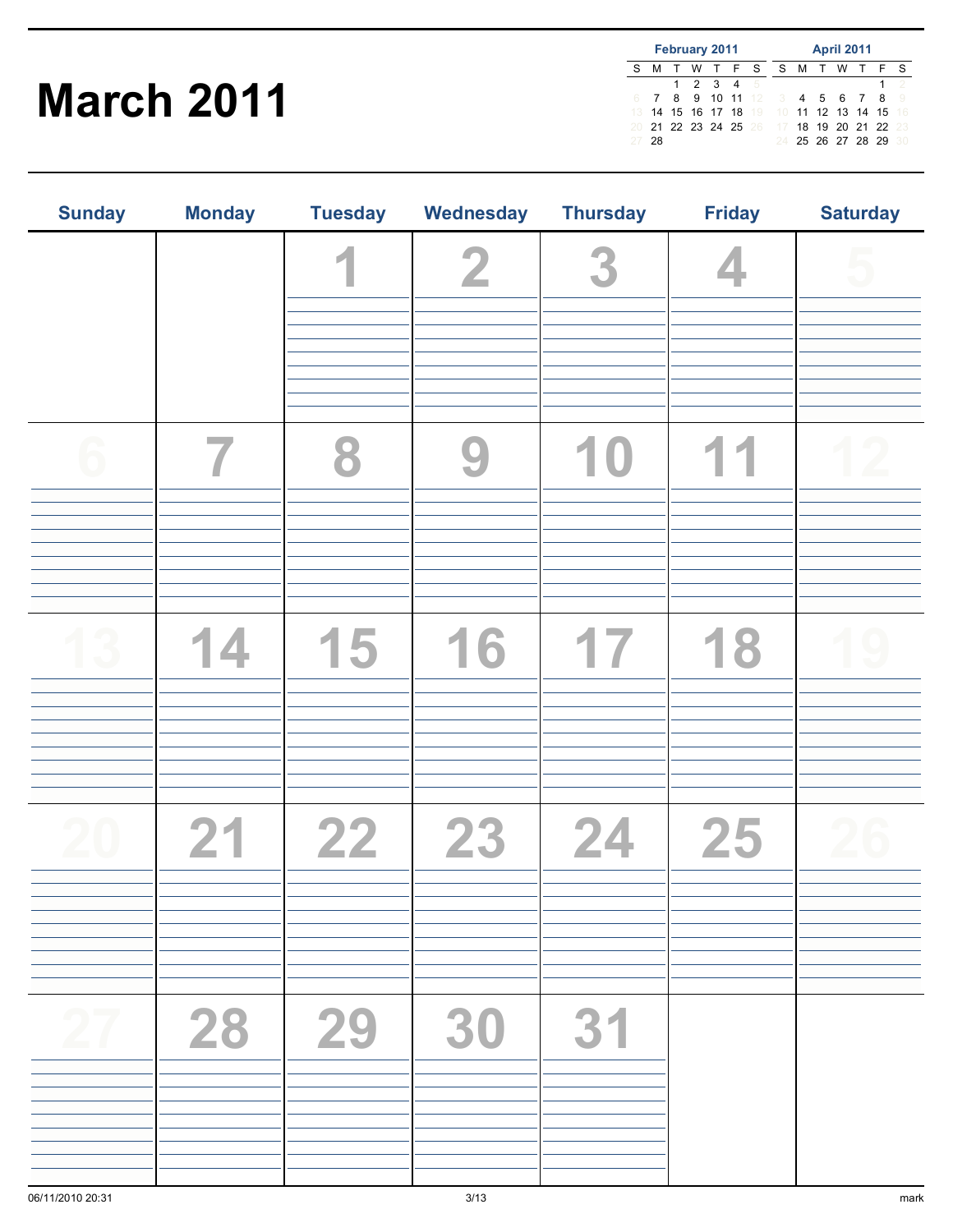## April 2011

|    | <b>March 2011</b> |             |  |                |  |         |                                           |       | <b>May 2011</b> |               |     |
|----|-------------------|-------------|--|----------------|--|---------|-------------------------------------------|-------|-----------------|---------------|-----|
| S  |                   |             |  |                |  |         | M T W T F S S M T W T F                   |       |                 |               | - S |
|    |                   | $1 \quad$   |  |                |  | 2 3 4 5 | $\sim$ 1                                  |       |                 | 2 3 4 5 6     |     |
|    |                   |             |  |                |  |         | <b>8</b> 9 10 11 12 8                     |       |                 | 9 10 11 12 13 | 14  |
| 13 |                   |             |  | 14 15 16 17 18 |  |         | 19 15 16 17 18 19 20                      |       |                 |               | 21  |
|    |                   |             |  |                |  |         | 20 21 22 23 24 25 26 22 23 24 25 26 27 28 |       |                 |               |     |
|    |                   | 28 29 30 31 |  |                |  |         | 29                                        | 30 31 |                 |               |     |

| <b>Sunday</b> | <b>Monday</b> | <b>Tuesday</b>    | <b>Wednesday</b> | <b>Thursday</b> | <b>Friday</b> | <b>Saturday</b> |
|---------------|---------------|-------------------|------------------|-----------------|---------------|-----------------|
|               |               |                   |                  |                 | o             |                 |
|               |               | 5                 |                  |                 |               |                 |
|               |               | 12                | 13               | $\Delta$        | 5             |                 |
|               |               |                   | 20               | 21              | 22            |                 |
| 24            |               | $25 \mid 26 \mid$ | 27 28            |                 | 29            | 30              |
|               |               |                   |                  |                 |               |                 |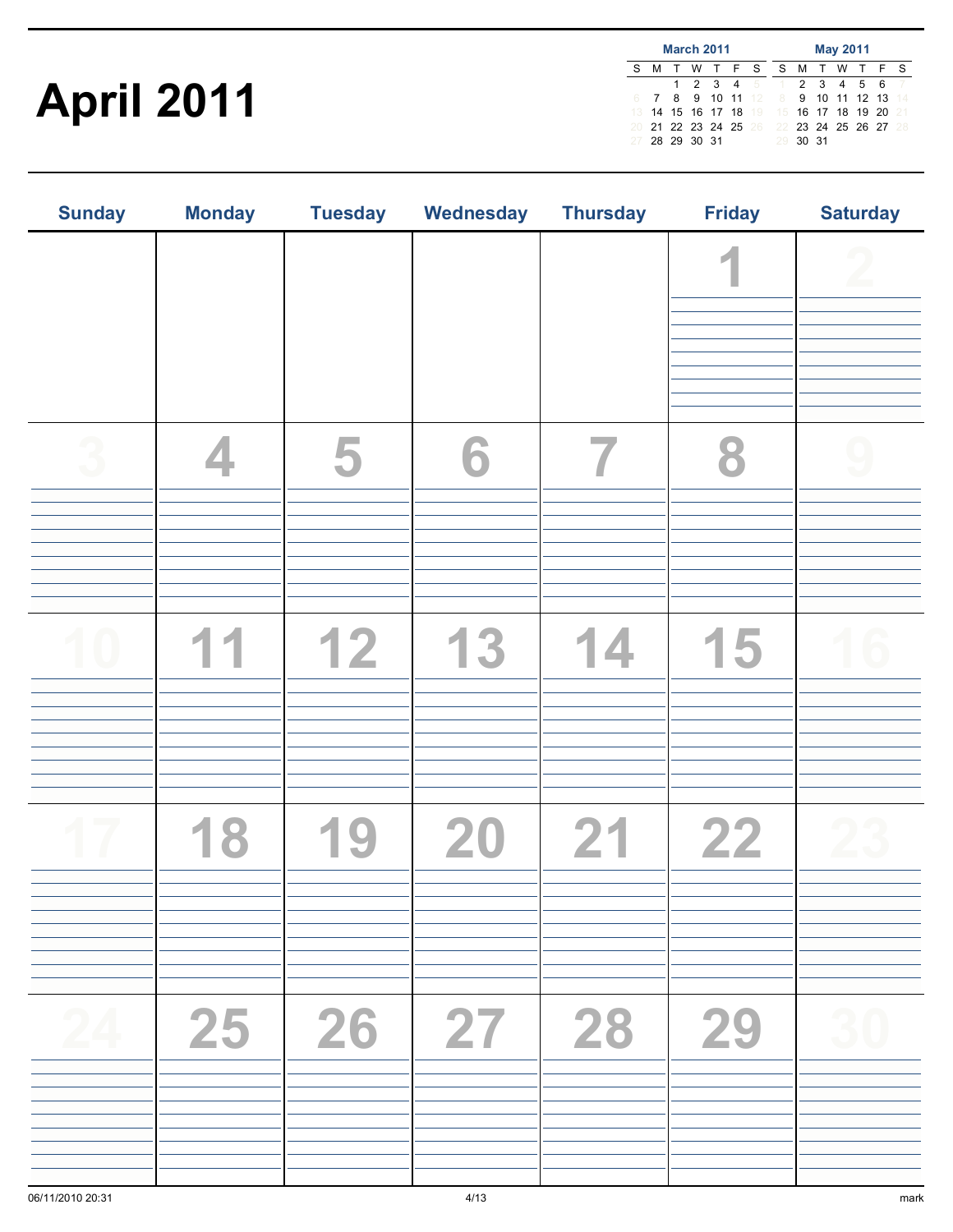## May 2011

|   | <b>April 2011</b> |        |             |  |   |                   |                                     |  | <b>June 2011</b> |       |     |          |
|---|-------------------|--------|-------------|--|---|-------------------|-------------------------------------|--|------------------|-------|-----|----------|
| S | м                 | $\top$ | WTFS        |  |   |                   |                                     |  | S M T W T        |       | - F | - S      |
|   |                   |        |             |  | 1 | -2                |                                     |  |                  | 1 2 3 |     | $\Delta$ |
|   |                   |        | 4 5 6 7 8 9 |  |   |                   | 5.                                  |  | 6 7 8 9 10       |       |     | $-11$    |
|   |                   |        |             |  |   | 11 12 13 14 15 16 | 12 13 14 15 16 17                   |  |                  |       |     | 18       |
|   |                   |        |             |  |   | 18 19 20 21 22 23 | 19 20 21 22 23 24                   |  |                  |       |     | 25       |
|   |                   |        |             |  |   |                   | 24 25 26 27 28 29 30 26 27 28 29 30 |  |                  |       |     |          |

| <b>Sunday</b> | <b>Monday</b> | <b>Tuesday</b> | Wednesday    | <b>Thursday</b> | <b>Friday</b> | <b>Saturday</b> |
|---------------|---------------|----------------|--------------|-----------------|---------------|-----------------|
|               | $\mathbf 2$   | 3              |              | 5               | 6             |                 |
|               | 9             | 10             | $\mathbf{1}$ | 12              | 13            |                 |
|               | 16            | 17             | 18           | 19              | 20            |                 |
|               | 23            | 24             | 25           | 26              | 27            |                 |
|               | 30            | 31             |              |                 |               |                 |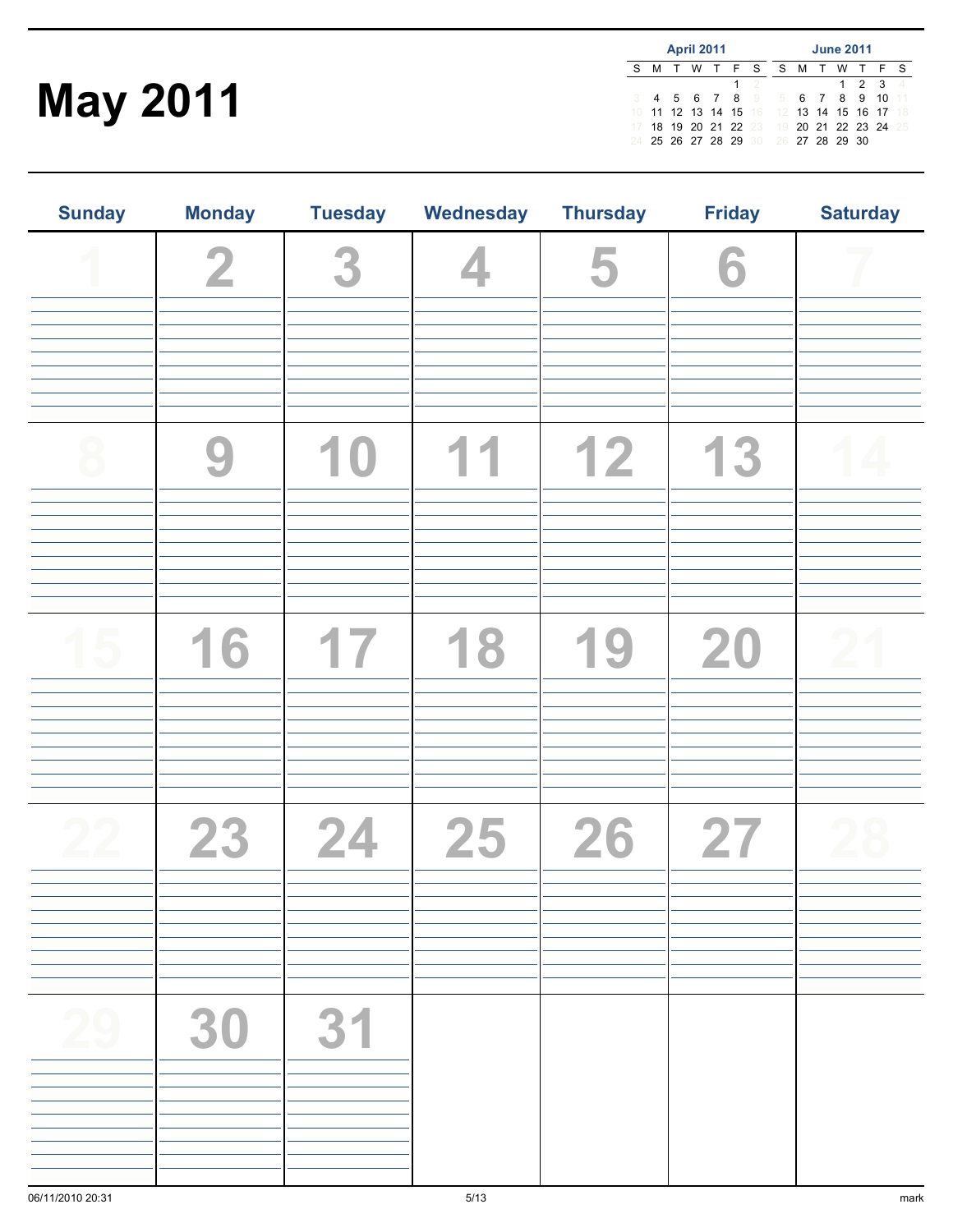## June 2011

|    | <b>May 2011</b> |  |  |                   |  |      |                                     | <b>July 2011</b> |  |                   |  |  |         |
|----|-----------------|--|--|-------------------|--|------|-------------------------------------|------------------|--|-------------------|--|--|---------|
| S  |                 |  |  |                   |  |      | M T W T F S S M T W T F S           |                  |  |                   |  |  |         |
|    |                 |  |  | 2 3 4 5 6         |  | $-7$ |                                     |                  |  |                   |  |  | $\circ$ |
|    | 9               |  |  |                   |  |      | 10 11 12 13 14 3 4 5 6 7 8          |                  |  |                   |  |  |         |
| 15 |                 |  |  |                   |  |      | 16 17 18 19 20 21 10 11 12 13 14 15 |                  |  |                   |  |  | 16      |
|    |                 |  |  | 23 24 25 26 27 28 |  |      | 17                                  |                  |  | 18 19 20 21 22 23 |  |  |         |
|    | 30 31           |  |  |                   |  |      | 24.                                 |                  |  | 25 26 27 28 29    |  |  | -30     |
|    |                 |  |  |                   |  |      |                                     |                  |  |                   |  |  |         |

| <b>Sunday</b> | <b>Monday</b> | <b>Tuesday</b>   | Wednesday | <b>Thursday</b> | <b>Friday</b> | <b>Saturday</b> |
|---------------|---------------|------------------|-----------|-----------------|---------------|-----------------|
|               |               |                  |           | $\overline{2}$  | 3             |                 |
|               | 6             |                  |           | $\mathbf{S}$    | 10            |                 |
|               |               | $\blacktriangle$ | 15        | 16              |               |                 |
|               | 20            | 21               | 22        | 23              | 24            |                 |
| 26            | 27            | 28               | 29        | 30              |               |                 |
|               |               |                  |           |                 |               |                 |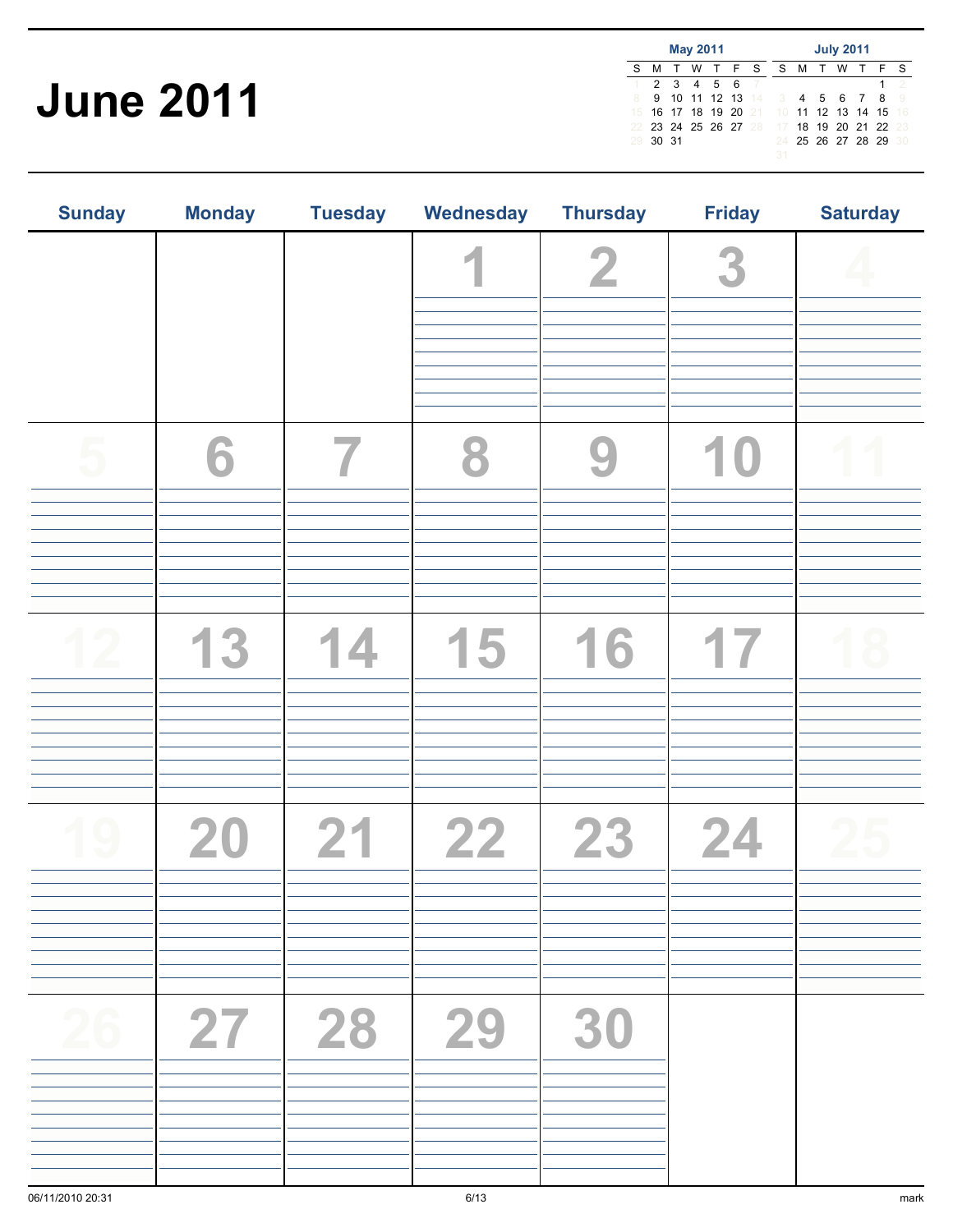# July 2011

|   | <b>June 2011</b> |  |                   |       |  |                |                                        |             |        |   | <b>August 2011</b> |   |    |
|---|------------------|--|-------------------|-------|--|----------------|----------------------------------------|-------------|--------|---|--------------------|---|----|
| S | м                |  | - W               | TFS   |  |                | S.                                     | M           | $\top$ | W |                    | F | -S |
|   |                  |  |                   | 1 2 3 |  | $\overline{4}$ |                                        |             |        |   | 1 2 3 4 5          |   | -6 |
|   |                  |  | 6 7 8 9 10        |       |  | $-11$          | $\mathcal{I}$                          |             |        |   | 8 9 10 11 12       |   | 13 |
|   |                  |  | 13 14 15 16 17 18 |       |  |                | 14 15 16 17 18 19                      |             |        |   |                    |   | 20 |
|   |                  |  |                   |       |  |                | 20 21 22 23 24 25 21 22 23 24 25 26 27 |             |        |   |                    |   |    |
|   |                  |  | 27 28 29 30       |       |  |                |                                        | 28 29 30 31 |        |   |                    |   |    |

| <b>Sunday</b> | <b>Monday</b> | <b>Tuesday</b> | Wednesday | <b>Thursday</b> | <b>Friday</b>                                        | <b>Saturday</b> |
|---------------|---------------|----------------|-----------|-----------------|------------------------------------------------------|-----------------|
|               |               |                |           |                 |                                                      |                 |
|               |               | 5              |           |                 |                                                      |                 |
|               |               | 12             | 3         |                 | $\overline{\phantom{a}}$<br>$\overline{\phantom{a}}$ |                 |
|               |               |                | 20        | 21              | 22                                                   |                 |
| 24            | 25            | 26             | 27        | 28              | 29                                                   | 30              |
| $3^{\circ}$   |               |                |           |                 |                                                      |                 |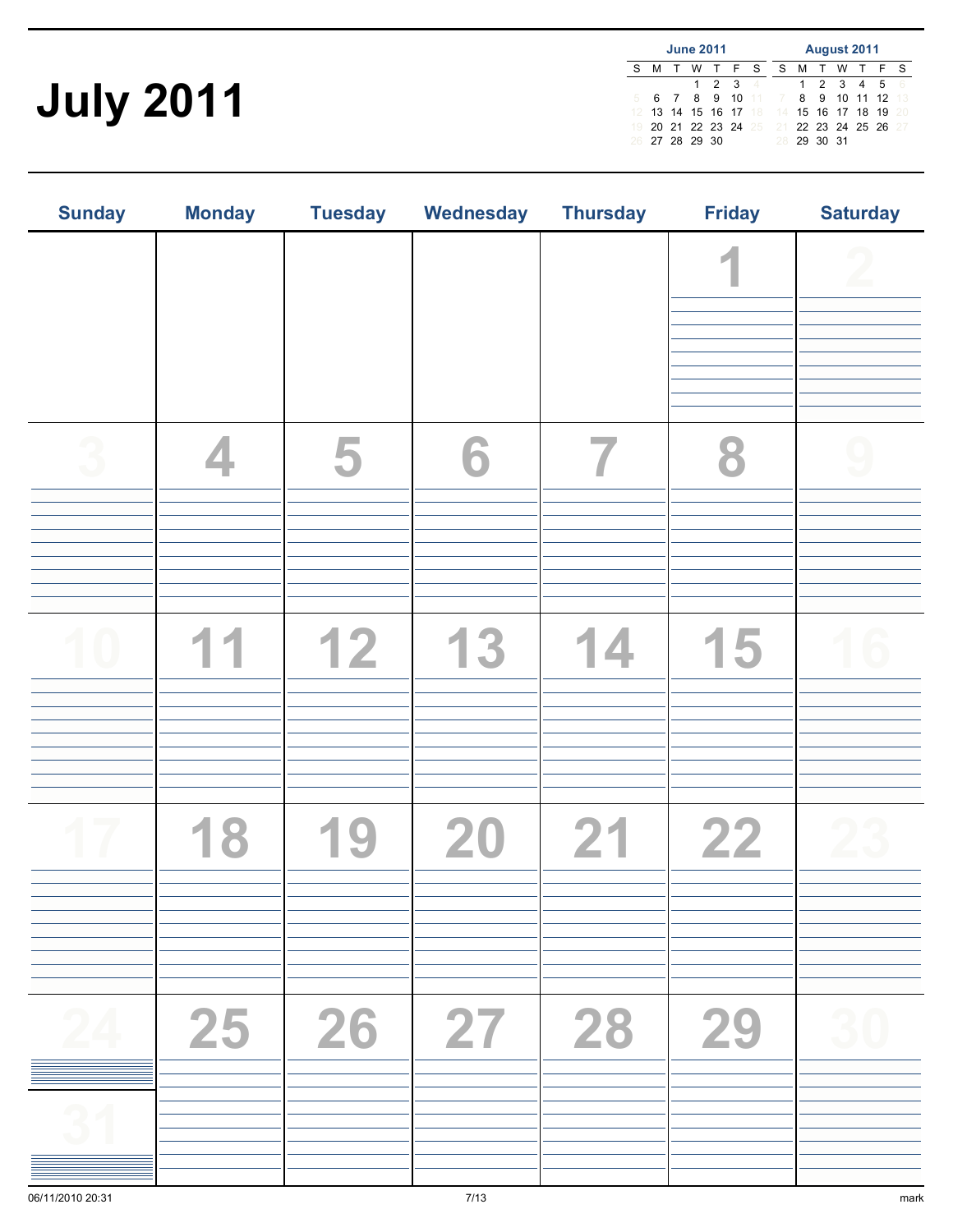## August 2011

| <b>July 2011</b> |   |        |   |  |                   |   | September 2011                      |   |     |  |                |               |      |
|------------------|---|--------|---|--|-------------------|---|-------------------------------------|---|-----|--|----------------|---------------|------|
| S                | м | $\top$ | w |  | TFS               |   | S.                                  | м | T W |  | T F            |               | - S  |
|                  |   |        |   |  | 1                 | 2 |                                     |   |     |  |                | $\mathcal{P}$ | З    |
|                  |   |        |   |  | 4 5 6 7 8 9       |   |                                     |   |     |  | 4 5 6 7 8      | -9            | 10   |
| 10               |   |        |   |  | 11 12 13 14 15 16 |   | 11 12 13 14 15 16                   |   |     |  |                |               | 17   |
|                  |   |        |   |  | 18 19 20 21 22 23 |   | 18                                  |   |     |  | 19 20 21 22 23 |               | - 24 |
| 24.              |   |        |   |  |                   |   | 25 26 27 28 29 30 25 26 27 28 29 30 |   |     |  |                |               |      |
| 31               |   |        |   |  |                   |   |                                     |   |     |  |                |               |      |

| <b>Sunday</b> | <b>Monday</b> | <b>Tuesday</b> | Wednesday | <b>Thursday</b> | <b>Friday</b> | <b>Saturday</b> |
|---------------|---------------|----------------|-----------|-----------------|---------------|-----------------|
|               | Ø.            | $\overline{2}$ | 3         |                 | 5             |                 |
|               |               |                |           |                 |               |                 |
|               | 8             |                |           |                 | 12            |                 |
|               |               |                |           |                 |               |                 |
|               |               |                |           |                 |               |                 |
|               | 15            | 16             | 17        | 18              | 1<br>9        |                 |
|               |               |                |           |                 |               |                 |
|               |               |                |           |                 |               |                 |
|               | 22            | 23             | 24        | 25              | 26            |                 |
|               |               |                |           |                 |               |                 |
|               |               |                |           |                 |               |                 |
| 28            | 29            | 30             | 31        |                 |               |                 |
|               |               |                |           |                 |               |                 |
|               |               |                |           |                 |               |                 |
|               |               |                |           |                 |               |                 |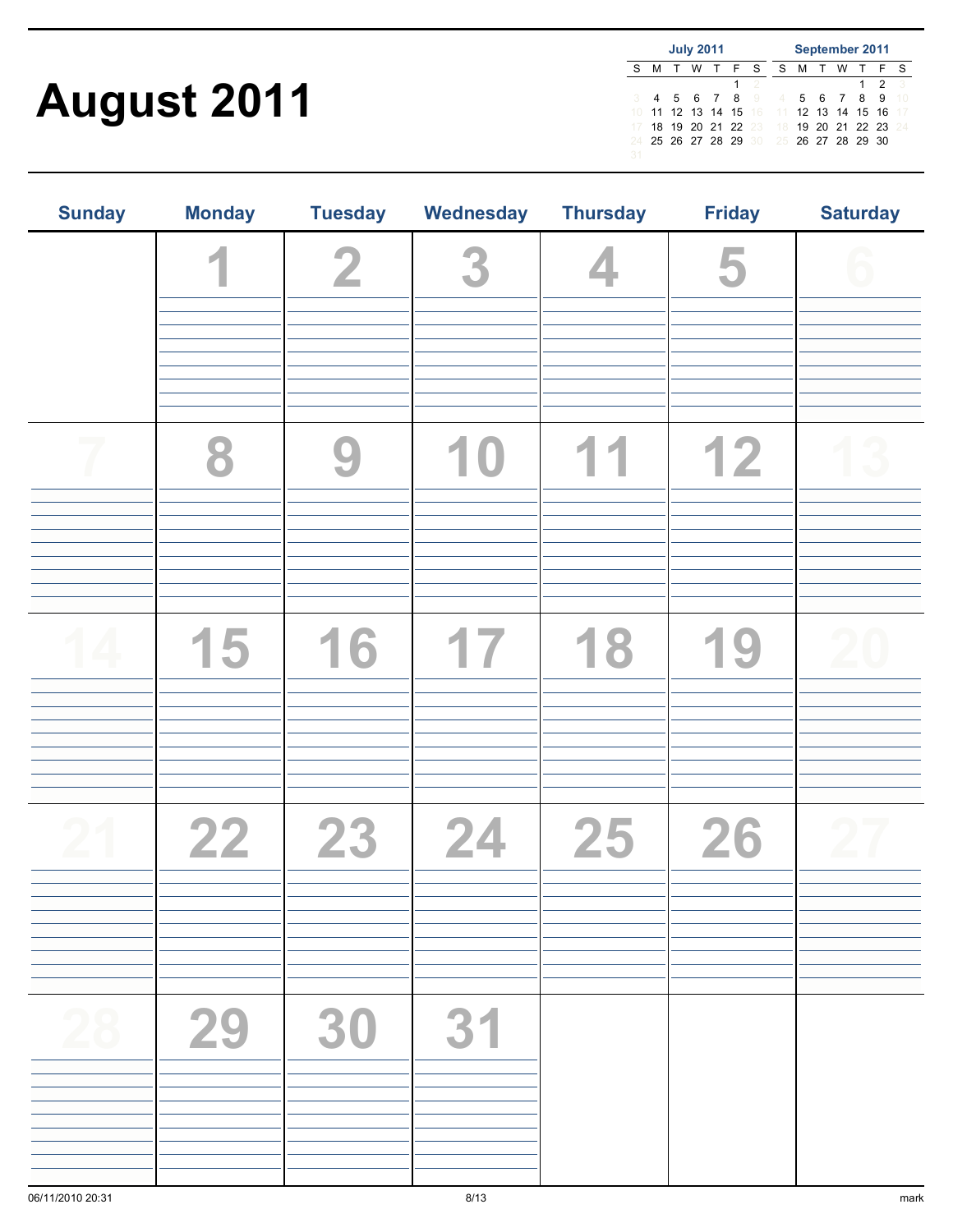### September 2011

|    | August 2011 |  |  |                      |  |  |                                           | October 2011 |         |                      |  |       |  |
|----|-------------|--|--|----------------------|--|--|-------------------------------------------|--------------|---------|----------------------|--|-------|--|
| S. |             |  |  | M T W T F S          |  |  |                                           |              | S M T W |                      |  | T F S |  |
|    | 1           |  |  | 2 3 4 5 6            |  |  |                                           |              |         |                      |  |       |  |
|    | 8.          |  |  | 9 10 11 12 13        |  |  |                                           |              |         | 2 3 4 5 6 7          |  |       |  |
|    |             |  |  | 14 15 16 17 18 19 20 |  |  | 9                                         |              |         | 10 11 12 13 14       |  |       |  |
|    |             |  |  |                      |  |  | 21 22 23 24 25 26 27 16 17 18 19 20 21 22 |              |         |                      |  |       |  |
|    | 28 29 30 31 |  |  |                      |  |  |                                           |              |         | 23 24 25 26 27 28 29 |  |       |  |
|    |             |  |  |                      |  |  | 30 31                                     |              |         |                      |  |       |  |

| <b>Sunday</b> | <b>Monday</b> | <b>Tuesday</b> | Wednesday            | <b>Thursday</b> | <b>Friday</b> | <b>Saturday</b> |
|---------------|---------------|----------------|----------------------|-----------------|---------------|-----------------|
|               |               |                |                      |                 | $\mathbf 2$   |                 |
|               | 5             | 6              |                      |                 |               |                 |
|               | 12            | 3              | $\blacktriangleleft$ | 15              | 16            |                 |
|               |               | 20             | 21                   | 22              | 23            |                 |
| 25            | 26            | 27             | 28                   | 29              | 30            |                 |
|               |               |                |                      |                 |               |                 |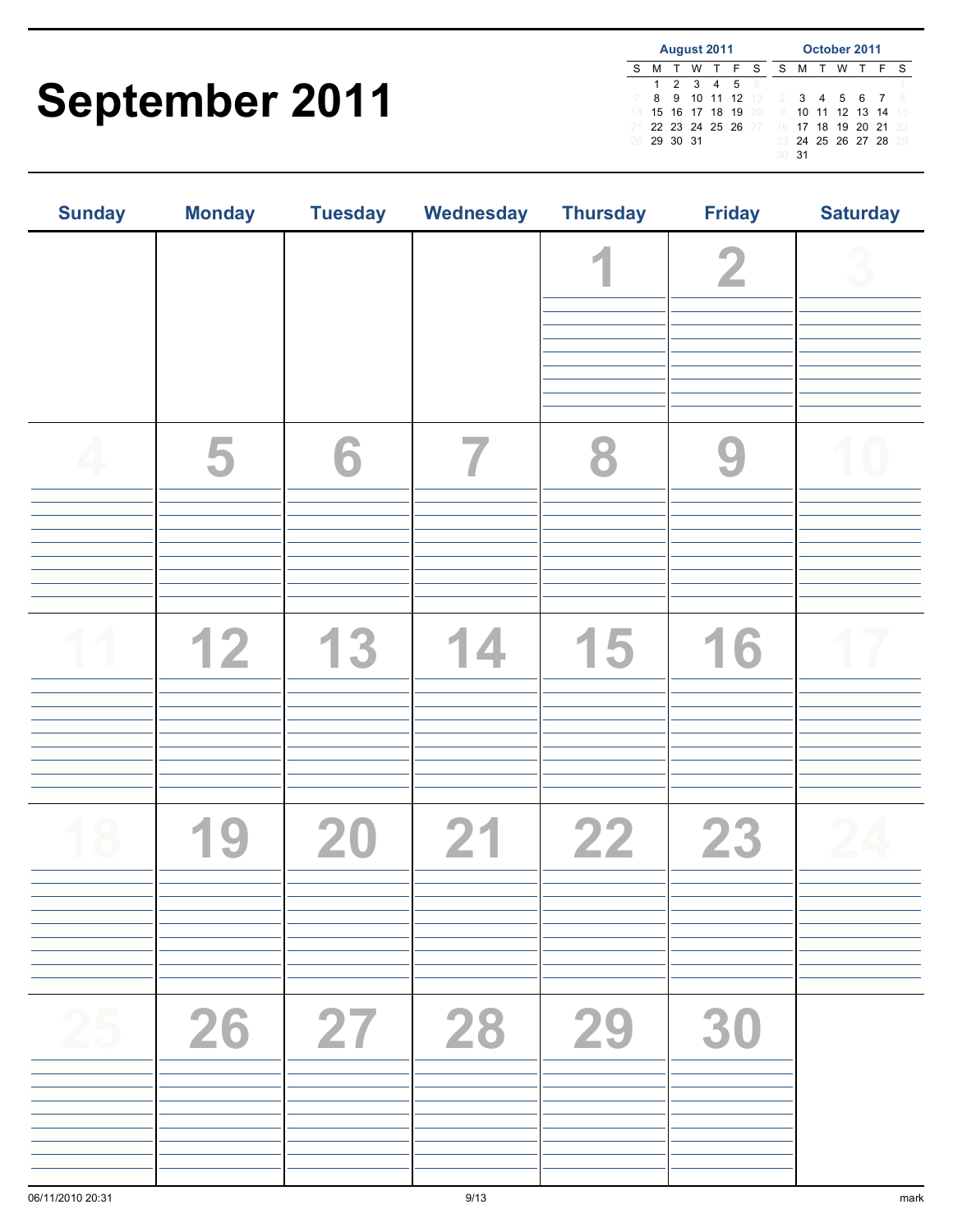#### October 2011

|    | September 2011 |        |  |                   |       |  |                                        |                |              | November 2011  |   |    |
|----|----------------|--------|--|-------------------|-------|--|----------------------------------------|----------------|--------------|----------------|---|----|
| S  | м              | $\top$ |  | W T F S           |       |  |                                        |                | S M T W      | T              | F | -S |
|    |                |        |  |                   | 1 2 3 |  |                                        |                | $\mathbf{1}$ | 2 3 4          |   | 5  |
|    |                |        |  | 5 6 7 8 9 10      |       |  | - 6                                    | $\overline{7}$ |              | 8 9 10 11 12   |   |    |
|    |                |        |  |                   |       |  | 12 13 14 15 16 17 13                   |                |              | 14 15 16 17 18 |   | 19 |
| 18 |                |        |  |                   |       |  | 19 20 21 22 23 24 20 21 22 23 24 25 26 |                |              |                |   |    |
|    |                |        |  | 25 26 27 28 29 30 |       |  |                                        |                | 27 28 29 30  |                |   |    |

| <b>Sunday</b> | <b>Monday</b> | <b>Tuesday</b> | Wednesday | <b>Thursday</b> | <b>Friday</b> | <b>Saturday</b> |
|---------------|---------------|----------------|-----------|-----------------|---------------|-----------------|
|               |               |                |           |                 |               |                 |
|               |               |                |           |                 |               |                 |
|               | 3             |                |           | 6               |               |                 |
|               |               |                |           |                 |               |                 |
|               |               |                | 12        |                 |               |                 |
|               |               |                |           |                 |               |                 |
|               |               |                |           | 20              |               |                 |
|               |               |                |           |                 |               |                 |
| 23            | 24            | 25             | 26        |                 | 28            |                 |
| 30            | 31            |                |           |                 |               |                 |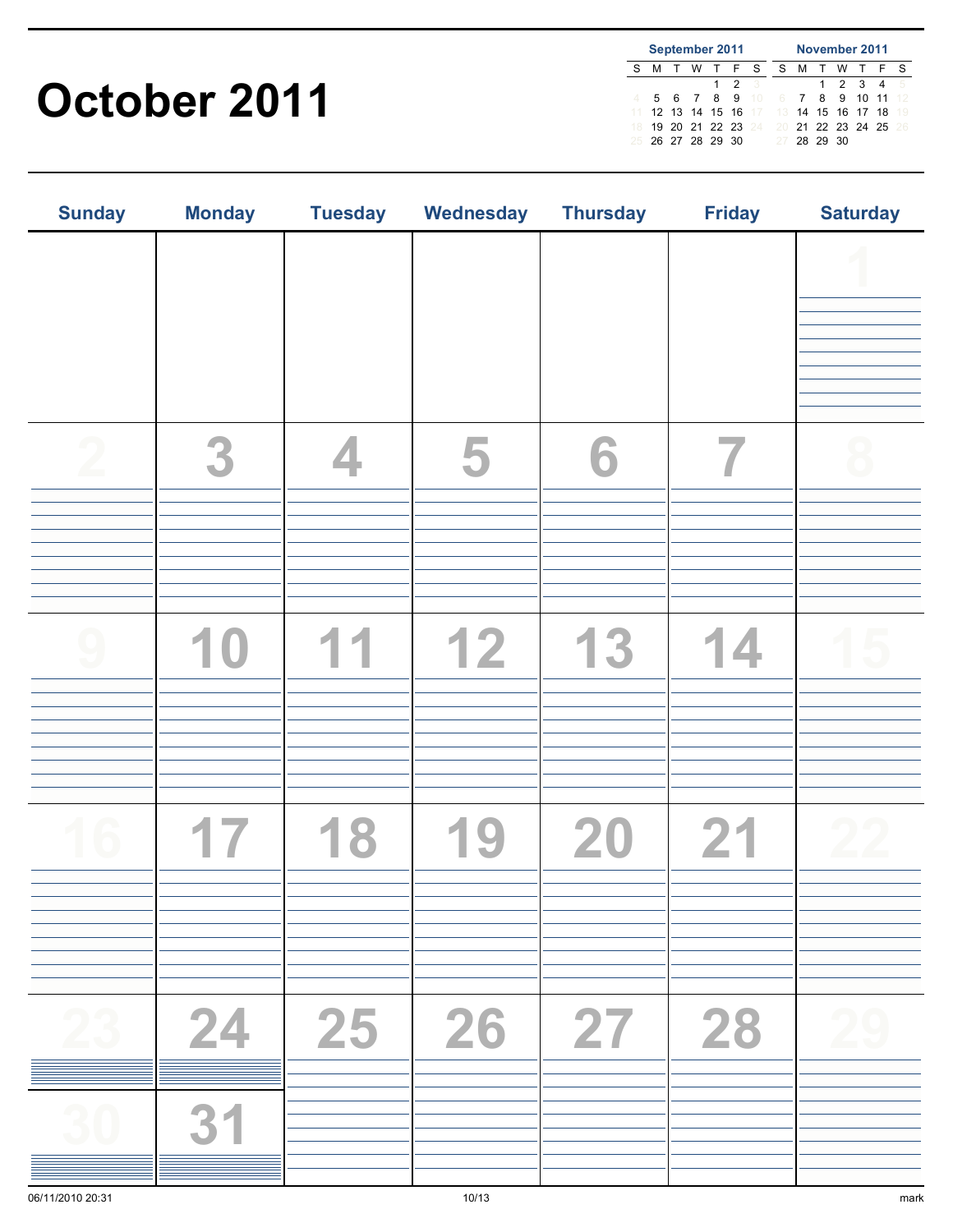#### November 2011

|    | October 2011 |  |  |                   |  |  |                                        | December 2011 |  |         |                |    |      |
|----|--------------|--|--|-------------------|--|--|----------------------------------------|---------------|--|---------|----------------|----|------|
| S  |              |  |  | M T W T F S       |  |  | S.                                     |               |  |         | M T W T F      |    | - S  |
|    |              |  |  |                   |  |  |                                        |               |  |         | 1              | 2  | 3    |
|    |              |  |  | 3 4 5 6 7 8       |  |  | $4 -$                                  |               |  | 5 6 7 8 |                | -9 | 1 N  |
|    |              |  |  | 10 11 12 13 14 15 |  |  | $-11$                                  |               |  |         | 12 13 14 15 16 |    |      |
| 16 |              |  |  | 17 18 19 20 21 22 |  |  | 18                                     |               |  |         | 19 20 21 22 23 |    | - 24 |
|    |              |  |  |                   |  |  | 23 24 25 26 27 28 29 25 26 27 28 29 30 |               |  |         |                |    | -31  |
| 30 | 31           |  |  |                   |  |  |                                        |               |  |         |                |    |      |

| <b>Sunday</b> | <b>Monday</b> | <b>Tuesday</b> | Wednesday      | <b>Thursday</b> | <b>Friday</b> | <b>Saturday</b> |
|---------------|---------------|----------------|----------------|-----------------|---------------|-----------------|
|               |               | A              | $\overline{2}$ | 3               |               |                 |
|               |               |                |                |                 |               |                 |
|               |               |                |                |                 |               |                 |
|               |               |                |                |                 |               |                 |
|               |               |                |                |                 |               |                 |
|               | 14            | 15             | 16             | 17              | 18            |                 |
|               |               |                |                |                 |               |                 |
|               |               |                |                |                 |               |                 |
|               | 21            | 22             | 23             | 24              | 25            |                 |
|               |               |                |                |                 |               |                 |
|               |               |                |                |                 |               |                 |
|               | 28            | 29             | 30             |                 |               |                 |
|               |               |                |                |                 |               |                 |
|               |               |                |                |                 |               |                 |
|               |               |                |                |                 |               |                 |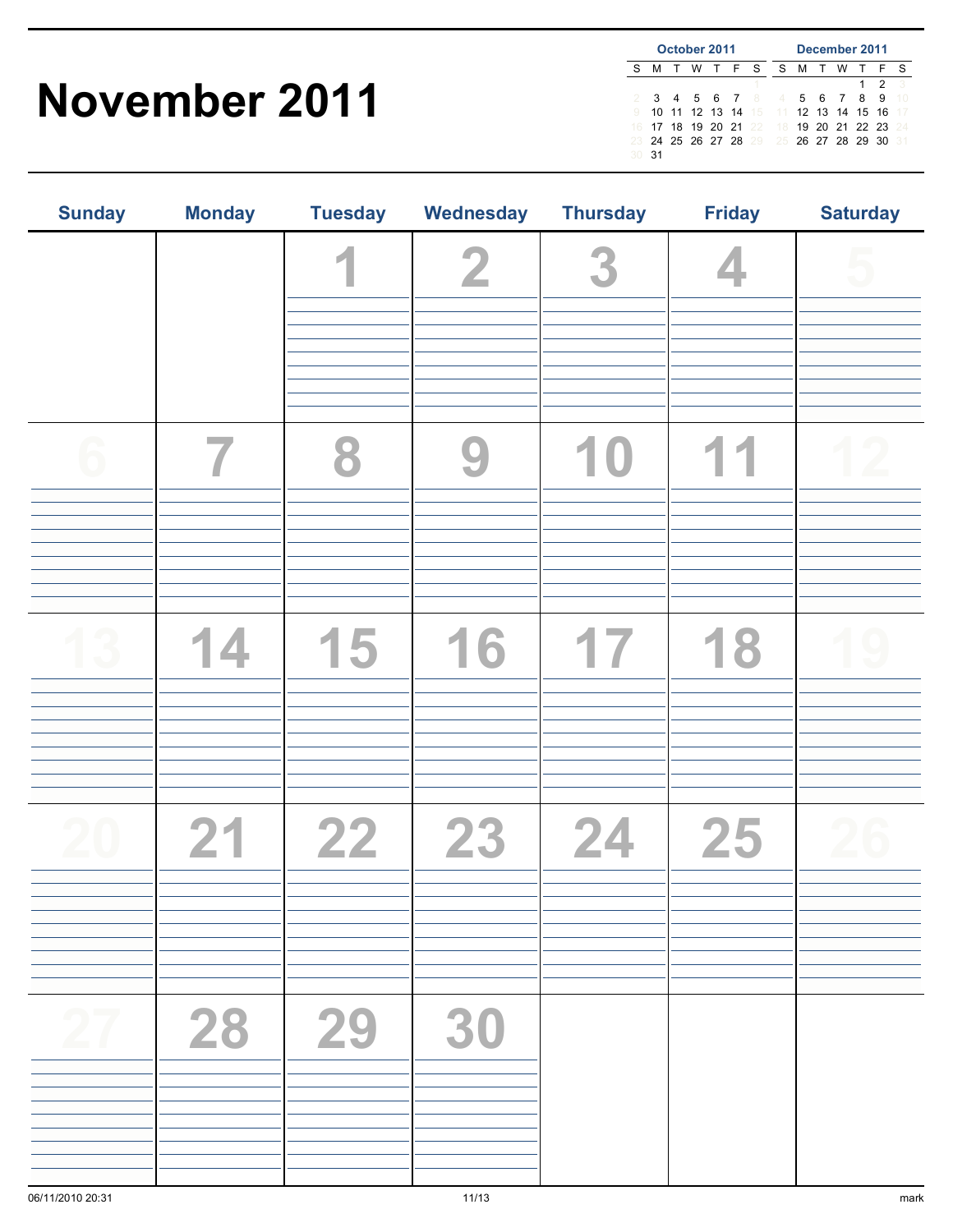#### December 2011

|    | November 2011 |          |  |                   |  |              |                                     | January 2012 |  |          |               |     |     |
|----|---------------|----------|--|-------------------|--|--------------|-------------------------------------|--------------|--|----------|---------------|-----|-----|
|    | м             | $\top$   |  | WTFS              |  |              | S.                                  | M T          |  | <b>W</b> | T             | - F | -S  |
|    |               |          |  | 2 3 4             |  | 5            | $\sim$ 1                            |              |  |          | 2 3 4 5 6     |     |     |
| 6  |               |          |  |                   |  | 8 9 10 11 12 | -8                                  |              |  |          | 9 10 11 12 13 |     | 14  |
| 13 |               |          |  |                   |  |              | 14 15 16 17 18 19 15 16 17 18 19 20 |              |  |          |               |     | 21  |
|    |               |          |  | 21 22 23 24 25 26 |  |              | 22 23 24 25 26 27                   |              |  |          |               |     | -28 |
|    |               | 28 29 30 |  |                   |  |              | 29                                  | 30 31        |  |          |               |     |     |

| <b>Sunday</b> | <b>Monday</b> | <b>Tuesday</b> | Wednesday  | <b>Thursday</b> | <b>Friday</b> | <b>Saturday</b> |
|---------------|---------------|----------------|------------|-----------------|---------------|-----------------|
|               |               |                |            |                 | $\bf{2}$      |                 |
|               | 5             | 6              |            |                 |               |                 |
|               | 12            | 13             | $\sqrt{2}$ | 15              | 16            |                 |
|               |               | 20             | 21         | 22              | 23            |                 |
| 25            | 26            | 27             | 28         | $\vert 29$      | 30            | 31              |